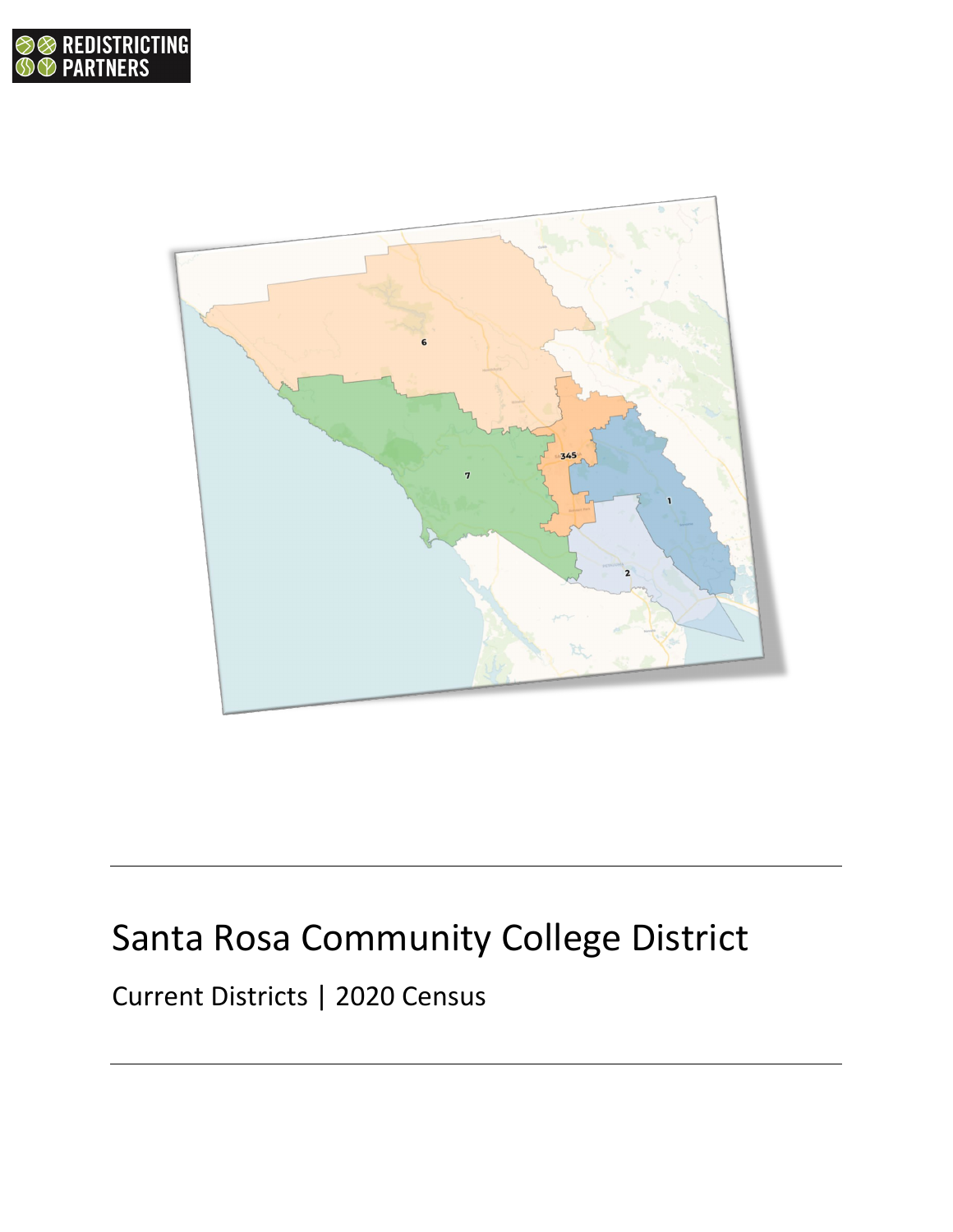## 2010 District Populations

Santa Rosa Community College District last redistricted in 2011 with a district-based process. The populations of each district at that time were based on the 2010 Decennial Census.

| 2010 Census Population |            |                  |         |  |  |
|------------------------|------------|------------------|---------|--|--|
|                        | Population | <b>Deviation</b> |         |  |  |
| 1                      | 68,721     | -306             | $-0.4%$ |  |  |
| $\mathcal{P}$          | 70,548     | 1,521            | 2.2%    |  |  |
| 345                    | 206,921    | -160             | $-0.2%$ |  |  |
| 6                      | 69,402     | 375              | 0.5%    |  |  |
| 7                      | 67,598     | $-1,429$         | $-2.1%$ |  |  |
|                        | 4.3%       |                  |         |  |  |

As the following table shows, utilizing the American Community Survey (ACS) data from the 2006-2010 vintage which would be used in the 2011 redistricting, no district had more than 50% Citizen Voting Age Population (CVAP).

|               | <b>Total CVAP</b> | <b>CVAP Asian</b> |      | <b>CVAP Black</b> |      | <b>CVAP Latino</b> |       |
|---------------|-------------------|-------------------|------|-------------------|------|--------------------|-------|
| 1             | 46,419            | 1,281             | 2.8% | 447               | 1%   | 4.818              | 10.4% |
| $\mathcal{P}$ | 47,801            | 1.948             | 4.1% | 513               | 1.1% | 4.572              | 9.6%  |
| 345           | 131,613           | 5,649             | 4.3% | 3,083             | 2.3% | 16,823             | 12.8% |
| 6             | 45.457            | 797               | 1.8% | 211               | 0.5% | 6,983              | 15.4% |
|               | 51,273            | 1,127             | 2.2% | 344               | 0.7% | 3,732              | 7.3%  |

2010 Citizen Voting Age Population (2006-2010 ACS)

## Population Growth and Estimated Deviations

The Statewide Database has released reallocated state prison population, the final dataset that Cities and Counties must use to comply with the Fair Maps Act. This population identifies the whole count of persons and where they resided as of April 1, 2020 with the state prisoner reallocation per state law. Redistricting Partners has concluded the work of placing this data into the census blocks, block groups, and tracts.

Based on this final census data, the city has increased by 5,785 residents or 1.2% since the last decennial census. This is lower than the state population change of 6.1%.

This population change most notably includes a growth of 5,984 residents in District 345, and a loss of more than 1,000 residents in District 6.